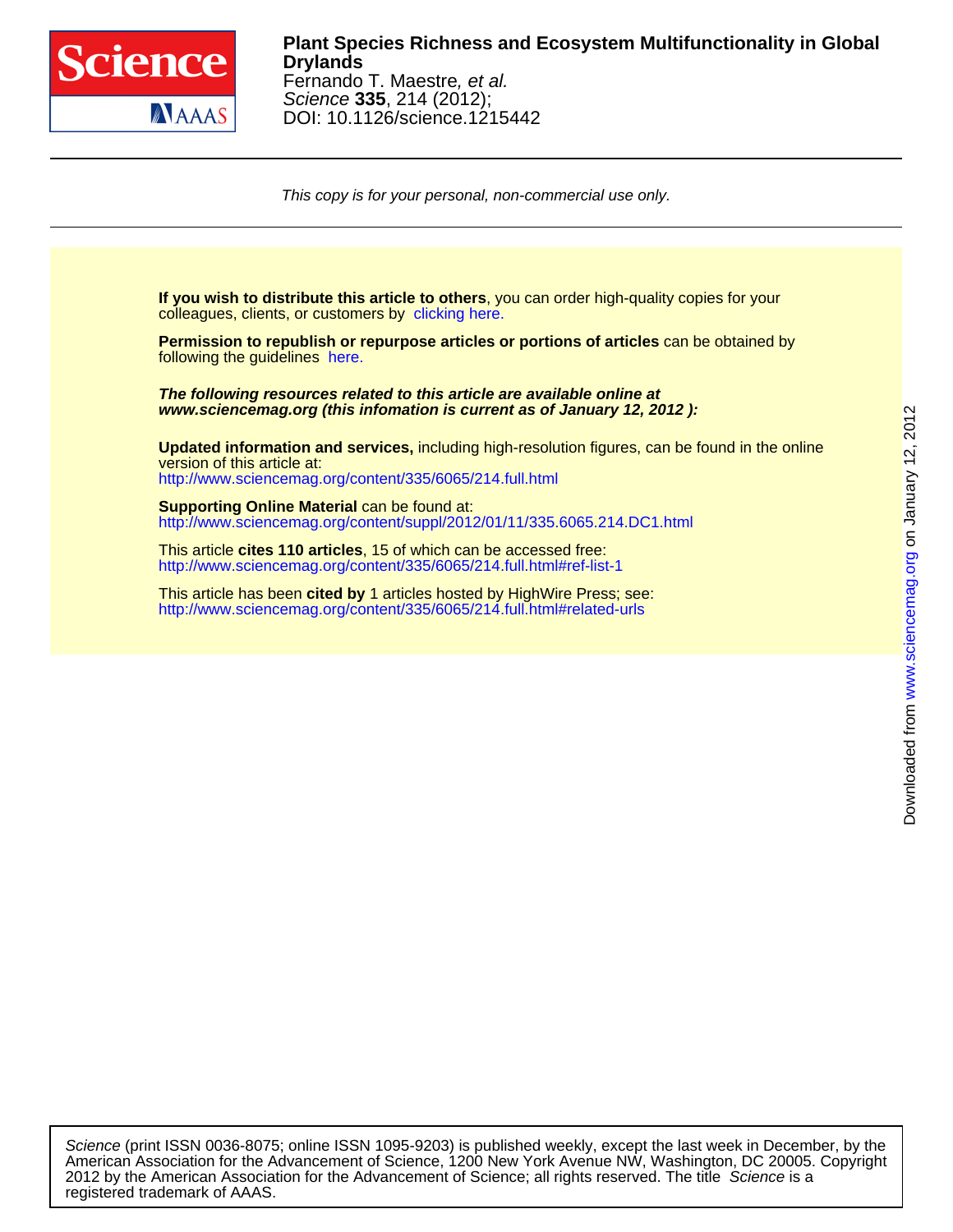

**Fig. 4. (A**) Changes in breeding success over the past 40 years ( $r^2 = 0.30$ ,  $P = 0.0003$ ). From 1988 to 2009 only,  $r^2 = 0.19$ ,  $P = 0.048$ . (B) Changes over the past<br>20 years in the mass of breeding wandering albatrosse 20 years in the mass of breeding wandering albatrosses in January to February.

wandering albatrosses, the movements of many other species of albatrosses and petrels are strongly constrained by wind conditions (8, 21), and species richness of Procellariiformes is positively associated to wind speed (22). Thus, future research should consider wind fields as an important driver of the distribution and migration of these oceanic species.

#### References and Notes

- 1. C. Parmesan, Annu. Rev. Ecol. Syst. 37, 637 (2006).
- 2. G.-R. Walther et al., Nature 416, 389 (2002).
- 3. I. R. Young, S. Zieger, A. V. Babanin, Science 332, 451 (2011).
- 4. S. Solomon, Climate Change 2007: The Physical Science Basis. Contribution of Working Group I to the Fourth Assessment Report of the Intergovernmental Panel on Climate Change (Cambridge Univ. Press, Cambridge, 2007).
- 5. N. P. Gillett, D. W. Thompson, Science 302, 273 (2003).
- 6. D. W. Thompson, S. Solomon, Science 296, 895 (2002). 7. T. Alerstam, D. Christie, A. Ulfstrand, Bird Migration
- (Cambridge Univ. Press, Cambridge, 1993). 8. H. Weimerskirch, T. Guionnet, J. Martin, S. A. Shaffer,
- D. P. Costa, Proc. Biol. Sci. 267, 1869 (2000).
- 9. A. M. Felicísimo, J. Muñoz, J. González-Solis, PLoS ONE 3, e2928 (2008).
- 10. R. M. Suryan et al., PLoS ONE 3, e4016 (2008).
- 11. E. Wakefield et al., Ecol. Monogr. 79, 663 (2009).
- 12. H. Weimerskirch, A. Gault, Y. Cherel, Ecology 86, 2611 (2005).
- 13. C. Péron et al., Glob. Change Biol. 16, 1895 (2010).
- 14. H. Weimerskirch, Oecologia 102, 37 (1995).
- 15. H. Weimerskirch, N. Brothers, P. Jouventin, Biol. Conserv. 79, 257 (1997).
- 16. G. N. Tuck, T. Polacheck, J. P. Croxall, H. Weimerskirch, J. Appl. Ecol. 38, 1182 (2001).
- 17. G. N. Tuck, T. Polacheck, C. M. Bulman, Biol. Conserv. 114, 1 (2003).
- 18. C. Pennycuick, Bird Flight Performance: A Practical Calculation Manual (Oxford Univ. Press, Oxford, 1989).
- 19. S. A. Shaffer, H. Weimerskirch, D. Costa, Funct. Ecol. 15, 203 (2001).
- 20. T. Alerstam, G. A. Gudmundsson, B. Larsson, Philos. Trans. R. Soc. Lond. B Biol. Sci. 340, 55 (1993).
- 21. J. González-Solís et al., Mar. Ecol. Prog. Ser. 391, 221 (2009). 22. R. Davies, U. Irlich, S. Chown, K. Gaston, Glob. Ecol.
- Biogeogr. 19, 98 (2009).

Acknowledgments: The long-term data on the demography and foraging ecology of wandering albatrosses at Possession Island, Crozet Islands, were supported by the French Polar Institute IPEV (program no. 109 to H.W.), with additional funding from the Prince Albert II de Monaco Foundation. The study is a contribution to the Program ANR Biodiversité 2005-11 REMIGE. We acknowledge the modeling groups, the Program for Climate Model Diagnosis and Intercomparison (PCMDI), and the World Climate Research Programme's

(WCRP's) Working Group on Coupled Modeling (WGCM) for their roles in making available the WCRP CMIP-3 multimodel data set. Support for data and model selection was provided by S. Jenouvrier. We thank the many field workers involved in the Crozet long-term monitoring since 1966 and in tracking programs since 1989, and D. Besson for help with the management of the demographic database. M.L. was funded by a postdoctoral contract of the Spanish Ministry of Education and Science (Ref. EX2007-1148) and Marie Curie Individual Fellowship (PIEF-GA-2008-220063). We are grateful to L. Riotte-Lambert for help with data analysis and C. Barbraud, C. A. Bost, Y. Cherel, and S. Jenouvrier for comments on the manuscript.

### Supporting Online Material

www.sciencemag.org/cgi/content/full/335/6065/211/DC1 Materials and Methods SOM Text Figs. S1 to S3 References (23–25) 24 June 2011; accepted 11 October 2011

10.1126/science.1210270

## Plant Species Richness and Ecosystem Multifunctionality in Global Drylands

Fernando T. Maestre, $^{1*}$  José L. Quero, $^{1}$  Nicholas J. Gotelli, $^{2}$  Adrián Escudero, $^{1}$ Victoria Ochoa,<sup>1</sup> Manuel Delgado-Baquerizo,<sup>3</sup> Miguel García-Gómez,<sup>1,4</sup> Matthew A. Bowker,<sup>5</sup> Santiago Soliveres, $^1$  Cristina Escolar, $^1$  Pablo García-Palacios, $^1$  Miguel Berdugo, $^1$ Enrique Valencia,<sup>1</sup> Beatriz Gozalo,<sup>1</sup> Antonio Gallardo,<sup>3</sup> Lorgio Aguilera,<sup>6</sup> Tulio Arredondo,<sup>7</sup> Julio Blones, $^8$  Bertrand Boeken, $^9$  Donaldo Bran, $^{10}$  Abel A. Conceição, $^{11}$  Omar Cabrera, $^{12}$ Mohamed Chaieb,  $^{13}$  Mchich Derak,  $^{14}$  David J. Eldridge,  $^{15}$  Carlos I. Espinosa,  $^{12}$ Adriana Florentino,<sup>16</sup> Juan Gaitán,<sup>10</sup> M. Gabriel Gatica,<sup>17</sup> Wahida Ghiloufi,<sup>13</sup> Susana Gómez-González, <sup>18</sup> Julio R. Gutiérrez, <sup>6</sup> Rosa M. Hernández, <sup>19</sup> Xuewen Huang, <sup>20</sup> Elisabeth Huber-Sannwald,<sup>7</sup> Mohammad Jankju,<sup>21</sup> Maria Miriti,<sup>22</sup> Jorge Monerris,<sup>23</sup> Rebecca L. Mau,<sup>24</sup> Ernesto Morici,<sup>25</sup> Kamal Naseri,<sup>21</sup> Abelardo Ospina,<sup>16</sup> Vicente Polo,<sup>1</sup> Aníbal Prina,<sup>25</sup> Eduardo Pucheta,<sup>17</sup> David A. Ramírez-Collantes,<sup>23</sup> Roberto Romão,<sup>11</sup> Matthew Tighe,<sup>26</sup> Cristian Torres-Díaz,<sup>18</sup> James Val,<sup>27</sup> José P. Veiga,<sup>28</sup> Deli Wang,<sup>29</sup> Eli Zaady<sup>30</sup>

Experiments suggest that biodiversity enhances the ability of ecosystems to maintain multiple functions, such as carbon storage, productivity, and the buildup of nutrient pools (multifunctionality). However, the relationship between biodiversity and multifunctionality has never been assessed globally in natural ecosystems. We report here on a global empirical study relating plant species richness and abiotic factors to multifunctionality in drylands, which collectively cover 41% of Earth's land surface and support over 38% of the human population. Multifunctionality was positively and significantly related to species richness. The best-fitting models accounted for over 55% of the variation in multifunctionality and always included species richness as a predictor variable. Our results suggest that the preservation of plant biodiversity is crucial to buffer negative effects of climate change and desertification in drylands.

Two decades of research have revealed<br>causal linkages between biodiversity and<br>univariate measures of ecosystem func-<br>tioning such as primary productivity or nitrogen causal linkages between biodiversity and univariate measures of ecosystem functioning, such as primary productivity or nitrogen accumulation, in many terrestrial and aquatic habitats  $(1-4)$ . These relationships suggest that the loss of biodiversity may impair the functioning of natural ecosystems and thus diminish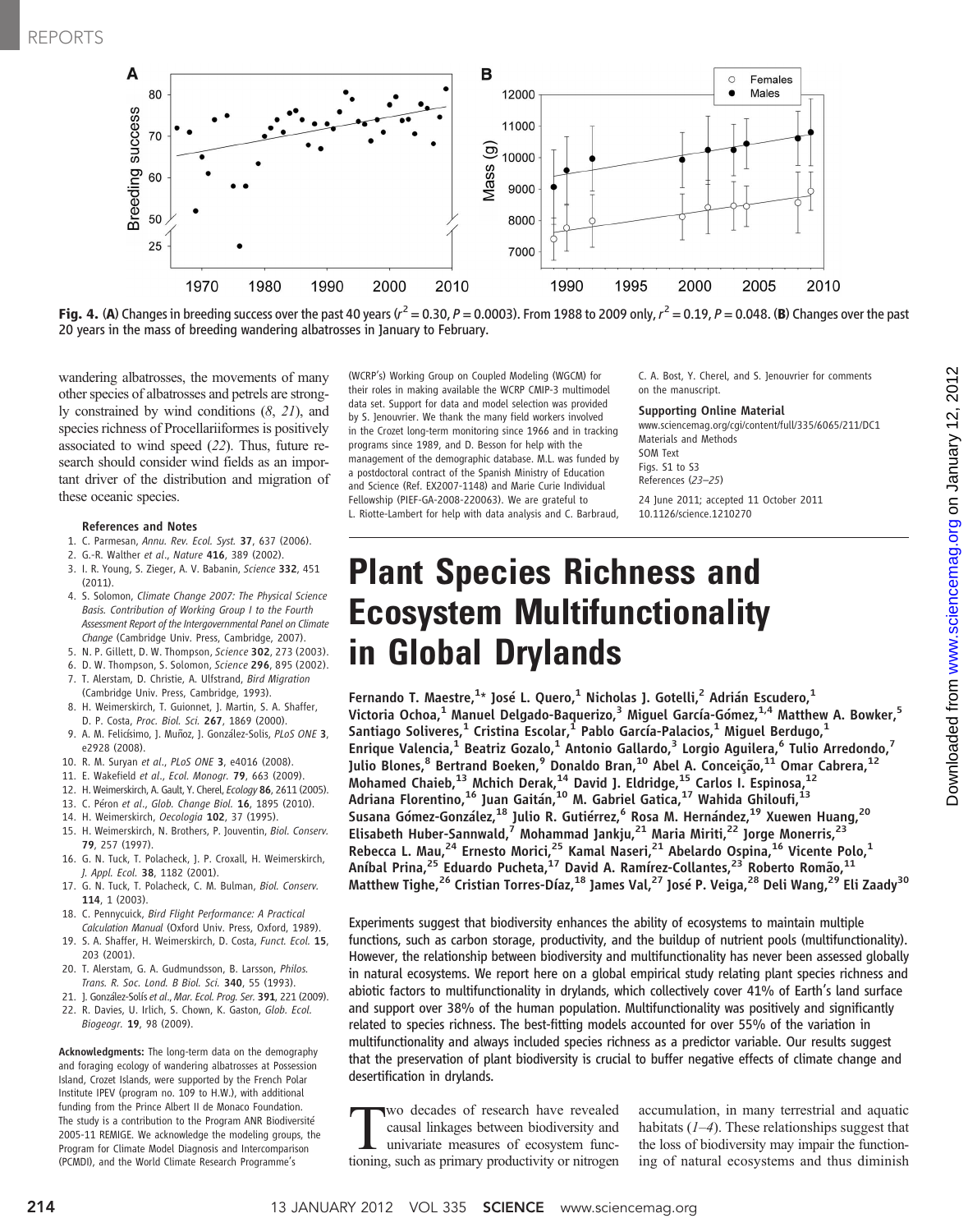REPORTS

the number and quality of services they provide  $(5–7)$ . Ecosystems are valued for their ability to maintain multiple functions and services simultaneously [multifunctionality  $(8)$ ]. If the maintenance of biodiversity is to be justified as a strategy for enhancing ecosystem services (5, 9), it is essential to understand how biodiversity affects multifunctionality  $(8-10)$ . Existing knowledge comes from controlled small-scale experiments from a limited number of ecosystems, mainly in North America and Europe  $(8-12)$ . Furthermore, biodiversity is by no means the only, or even the primary, driver of ecosystem functioning, which is also influenced by other biotic and abiotic factors (13, 14). Given this complexity, a rigorous examination is needed of the role of biodiversity in maintaining multifunctionality at a large number of sites that represent a wide range of spatial variability in resource availability, abiotic factors, and species richness and composition (15).

Arid, semi-arid, and dry-subhumid ecosystems (called hereafter "drylands") constitute some of the largest terrestrial biomes, collectively covering 41% of Earth's land surface and supporting over 38% of the global human population  $(16)$ . Drylands host many endemic plant and animal species (5) and include about 20% of the major centers of global plant diversity and over 30% of the designated endemic bird areas (17). These ecosystems are also highly vulnerable to global environmental change and desertification (16, 18). Nevertheless, the relationship between biodiversity and ecosystem functioning has seldom been studied in drylands (19). We evaluated how the richness of perennial vascular plants (hereafter "species richness") and a range of key abiotic factors (climate, slope, elevation, and soil texture) relate to multifunctionality in 224 dryland ecosystems sampled from all continents except Antarctica (map S1). We surveyed plots measuring  $30 \text{ m} \times 30 \text{ m}$ , which were large enough to represent the main ecosystem features at each site, and assessed 14 ecosystem functions related to

the cycling and storage of carbon (C: organic C, b-glucosidase, pentoses, hexoses, aromatic compounds, and phenols), nitrogen (N: total N,  $NO<sub>3</sub><sup>-</sup>N$ , NH4 + -N, aminoacids, proteins, and potential N transformation rate), and phosphorus (P: available inorganic P and phosphatase). These functions were chosen because they deliver some of the fundamental supporting and regulating ecosystem services  $(9, 18, 20)$  and because they are used to identify the onset of desertification processes (21). Our survey captured a substantial range of the climatic conditions, ecosystem types, and soil classes found in drylands worldwide (fig. S1 and map S1).

We first evaluated the direct relationship between species richness and multifunctionality at the global scale using both nonspatial [ordinary least-squares (OLS)] and spatial [simultaneous autoregression (SAR)] regression models (20). Because we did not experimentally control for other abiotic and biotic factors that are known to affect ecosystem functioning, significant relationships would indicate potentially strong effects of richness on multifunctionality. To quantify multifunctionality, we calculated Z-scores (standardized deviates) of the 14 functions evaluated  $(20)$ . The multifunctionality index  $M$  for each plot was the average Z-score for all functions measured within the plot. This index measures all functions on a common scale of standard deviation units, has good statistical properties, and is well correlated with previously proposed indices for quantifying multifunctionality (20) (fig. S4). Multifunctionality was positively and significantly  $(P < 0.05)$ related to species richness, according to both OLS and SAR models (Fig. 1A). Separate analyses of functions related to the C, N, and P cycles  $(20)$ also yielded positive and significant relationships with species richness in all cases when using OLS regression (Fig. 1, B to D). When SAR regressions were used, significant relationships were found only for functions related to C cycling (Fig. 1, B to D).

We then evaluated whether the observed effects of species richness were important as compared to those of abiotic factors, with a multimodel inference approach based on information theory and OLS regression (22). We built separate models using the multifunctionality index  $M$  and functions from the N, C, and P cycles as dependent variables, and seven abiotic variables [sand content, slope, elevation, and four components derived from a principal-components analysis of 21 available climatic variables (20)] plus species richness as potential independent variables. Among the 255 possible models resulting from all possible combinations of these independent variables, we selected the set of best-fitting models that minimized the second-order Akaike information criterion  $(AIC<sub>c</sub>)$ . Collinearity among independent variables in these models was negligible (20) (table S15). Whenever a model included species richness as an important predictor, we compared its  $AIC_c$  to that of the corresponding model without species richness; differences < 2.0 in AIC<sub>c</sub> between alternative models indicate that they are approximately equivalent in explanatory power (22). To account for potential effects of spatial autocorrelation between sites, latitude and longitude were included in all the models (23).

The best and most parsimonious models (smallest  $AIC_c$  and fewest variables with comparable AIC<sub>c</sub>, respectively) describing global multifunctionality contained 9 and 7 predictor variables (Table 1). Both models explained more than 55% of the variance found in multifunctionality, and included species richness. In both cases, the removal of species richness as a predictor variable substantially reduced the model fit (Table 1). These results were virtually identical to those obtained with SAR regression and OLS models that included quadratic terms, to account for potential autocorrelation and nonlinear effects, respectively (20) (tables S2 and S3), and for models that used other multifunctionality indices proposed in the literature  $(20)$  (table S13). Species richness

<sup>1</sup>Área de Biodiversidad y Conservación, Departamento de Biología y Geología, Escuela Superior de Ciencias Experimentales y Tecnología, Universidad Rey Juan Carlos, Calle Tulipán Sin Número, 28933 Móstoles, Spain. <sup>2</sup>Department of Biology, University of Vermont, Burlington, VT 05405, USA. <sup>3</sup>Departamento de Sistemas Físicos, Químicos y Naturales, Universidad Pablo de Olavide, Carretera de Utrera kilómetro 1, 41013 Sevilla, Spain. <sup>4</sup>Departamento de Ingeniería y Morfología del Terreno, Escuela Técnica Superior de Ingenieros de Caminos, Canales y Puertos, Universidad Politécnica de Madrid, Calle Profesor Áranguren Sin Número, 28040 Madrid. <sup>5</sup>U.S. Geological Survey, Southwest Biological Science Center, Post Office Box 5614, ARD Building, Northern Arizona University, Flagstaff, AZ 86011, USA. <sup>6</sup>Departamento de Biología, Universidad de La Serena, Casilla 599, La Serena, Chile. <sup>7</sup>División de Ciencias Ambientales, Instituto Potosino de Investigación Científica y Tecnológica, Código Postal 78210 San Luis Potosí, San Luis Potosí Mexico. <sup>8</sup> Laboratorio de Biología Vegetal, Centro de Agroecología Tropical, Instituto de Estudios Científicos y Tecnológicos, Universidad Simón Rodríguez, Apdo 47925, Caracas, Venezuela. <sup>9</sup>Jacob Blaustein Institutes for Desert Research, Ben-Gurion University of the Negev, Sde-Boqer Campus 84990, Israel. <sup>10</sup>Instituto Nacional de Tecnología Agropecuaria, Estación Experimental San Carlos de Bariloche, Casilla de Correo 277 (8400), Bariloche, Río Negro, Argentina. <sup>11</sup>De-

partamento de Ciências Biológicas, Universidade Estadual de Feira de Santana, Avenida Transnordestina Sin Número, Bairro Novo Horizonte, Feira de Santana, Brasil. <sup>12</sup>Instituto de Ecología, Universidad Técnica Particular de Loja, San Cayetano Alto,<br>Marcelino Champagnat, Loja, Ecuador. <sup>13</sup>Université de Sfax, Faculté des Sciences, Unité de Recherche Plant Diversity and Ecosystems in Arid Environments, Route de Sokra, kilomètre 3.5, Boîte Postale 802, 3018, Sfax, Tunisia. 14Direction Régionale des Eaux et Forêts et de la Lutte Contre la Désertification du Rif, Avenue Mohamed 5, Boîte Postale 722, 93000 Tétouan, Morocco. <sup>15</sup>School of Biological, Earth and Environmental Sciences, University of New South Wales, Sydney, New South Wales 2052, Australia. <sup>16</sup>Instituto de Edafología, Facultad de Agronomía, Universidad Central de Venezuela, Ciudad Universitaria, Caracas, Venezuela. 17Departamento de Biología, Facultad de Ciencias Exactas, Físicas y Naturales, Universidad Nacional de San Juan, J5402DCS Rivadavia, San Juan, Argentina. 18Laboratorio de Genómica y Biodiversidad, Departamento de Ciencias Básicas, Universidad del Bío-Bío, Chillán, Chile. 19Laboratorio de Biogeoquímica, Centro de Agroecología Tropical, Universidad Experimental Simón Rodríguez, Apdo 47925, Caracas, Venezuela. <sup>20</sup>Department of Biology and Chemistry, Hulunbuir College, Hailar, Inner Mongolia 021008, China. <sup>21</sup>Department of Range and Watershed Management, Faculty of Natural Resources and Environment, Ferdowsi

University of Mashhad, Azadi Square, Mashhad, 91775–1363, Iran. 22Department of Evolution, Ecology and Organismal Biology, Ohio State University, 318 West 12th Avenue, Columbus, OH 43210, USA. 23Departamento de Biología, Facultad de Ciencias, Universidad Nacional Agraria La Molina, Avenida La Molina Sin Número, Lima, Peru. <sup>24</sup> Department of Biological Sciences, Northern Arizona University, Post Office Box<br>5640, Flagstaff, AZ 86011–5640, USA. <sup>25</sup>Facultad de Agronomía, Universidad Nacional de La Pampa, Casilla de Correo 300, 6300 Santa Rosa, La Pampa, Argentina. <sup>26</sup>Department of Agronomy and Soil Science, School of Environmental and Rural Science, University of New England, Armidale, New South Wales 2351, Australia. 27Office of Environment and Heritage, Post Office Box 363, Buronga, New South Wales 2739, Australia. <sup>28</sup>Departamento de Ecología Evolutiva, Museo Nacional de Ciencias Naturales, José Gutiérrez Abascal, 2,<br>28006 Madrid, Spain. <sup>29</sup>Institute of Grassland Science, Northeast Normal University, Key Laboratory of Vegetation Ecology, Ministry of Education, Changchun, Jilin 130024, China. <sup>30</sup>Department of Natural Resources and Agronomy, Agriculture Research Organization, Ministry of Agriculture, Gilat Research Center, Mobile Post Negev 85280, Israel.

\*To whom correspondence should be addressed. E-mail: fernando.maestre@urjc.es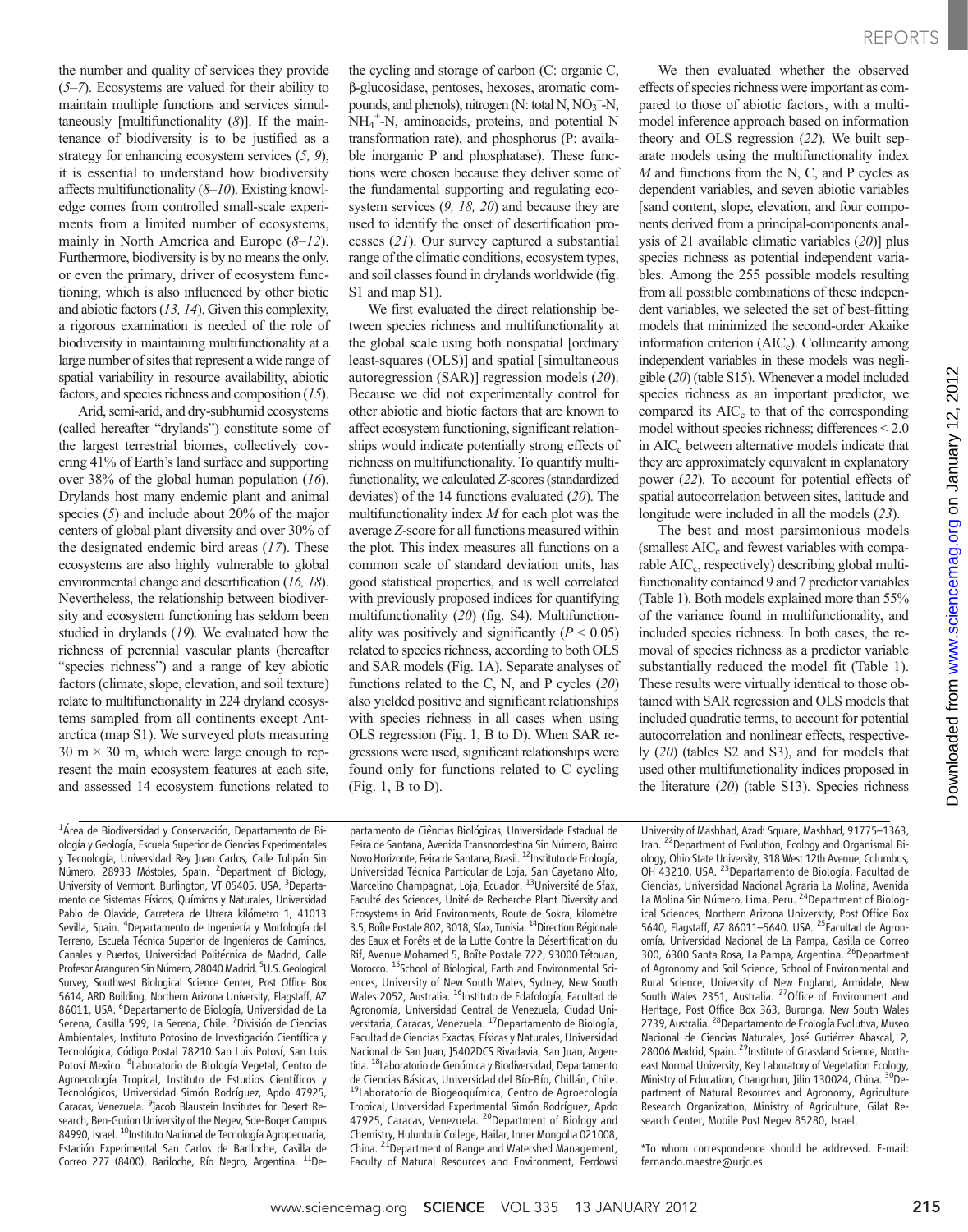Fig. 1. Relationship between perennial plant species richness and ecosystem multifunctionality (A) measured in a global survey of drylands. Similar relationships for C  $(B)$ , N  $(C)$ , and P  $(D)$ cycling are shown. Red and green lines are the fitted lines from OLS and SAR regressions, respectively. Results of regressions are as follows: (A) OLS,  $R^2$  (percent of variation in multifunctionality explained by the mod $el$ ) = 0.030,  $P = 0.009$ ; SAR,  $R^2 = 0.022$ ,  $P =$ 0.027; (B) OLS,  $R^2 =$ 0.029,  $P = 0.011$ ; SAR,  $R^2 = 0.022$ ,  $P = 0.027$ ; (C) OLS,  $R^2 = 0.018$ ,  $P =$ 0.044; SAR,  $R^2 = 0.014$ ,  $P = 0.082$ ; and (D) OLS,  $R^2 = 0.032$ ,  $P = 0.008$ ; SAR,  $R^2 = 0.016$ ,  $P =$ 0.061.



was also an important factor in separate models of C and N cycling (tables S4, S5, S7, S8, S10, and S11) but had weaker effects on P cycling (tables S6, S9, and S12). Overall, the general result that species richness makes important contributions to multifunctionality was robust to the analytical methods used and to the choice of multifunctionality index.

To quantify the relative importance of the different predictors of multifunctionality, we summed the Akaike weights for each predictor across all the models in which it occurred (20, 22); the larger this sum, the more important a given variable is relative to the other variables used in the same models. By this criterion, the two most important predictors of multifunctionality were annual mean temperature [reflected in large negative loadings for the fourth principal component of the climatic variables (20)] and the sand content of the soil (Fig. 2A). Both variables were negatively related to multifunctionality: Higher ecosystem functionality was found at cooler temperatures and lower sand content (table S14). The importance of species richness was very similar to that of mean temperature and sand content. Indeed, species richness was more important than climatic variables such as mean annual rainfall and mean temperature and rainfall in the driest quarter [reflected in loadings on the first and third principal components of the climatic variables, respectively (20)]. Similar results were obtained when functions related to the C and N cycles were evaluated separately (Fig. 2, B and C). Species richness was less important to P cycling than were

Table 1. Best-fitting regression models of ecosystem multifunctionality. Each column represents a different predictor variable (red, perennial plant species richness; green, abiotic variables; blue, climatic variables; gold, geographic variables). Of all 255 possible models, the best 8 models are presented, ranked according to AIC<sub>c</sub> value. AIC<sub>c</sub> measures the relative goodness of fit of a given model; the lower its value, the more likely it is that this model is correct. Unshaded cells indicate variables that were not included in a particular model. The first and third models of the table are the best and most parsimonious models, respectively; the same models without species richness had  $R^2 = 0.539$ , AIC<sub>c</sub> = 293.236,  $\triangle$  AIC<sub>c</sub> = 10.486; and  $R^2 = 0.515$ , AIC<sub>c</sub> = 300.078,  $\triangle AIC_c = 17.328$ , respectively.  $\triangle AIC_c$ , difference between the AIC<sub>c</sub> of each model and that of the best model;  $w_i$ , Akaike weights; C1, C2, C3, and C4, first, second, third, and fourth components of a principal-components analysis conducted with climatic variables; SA, sand content; SL, slope angle (square root–transformed); EL, elevation (square root–transformed); LA, latitude; and LO, longitude.

| richness | Species Abiotic Climatic |       |  |                                                 |  |  | Geographic $R^2$ |     |    |       | AIC <sub>c</sub> | $\triangle$ AIC <sub>c</sub> $w_i$ |       |
|----------|--------------------------|-------|--|-------------------------------------------------|--|--|------------------|-----|----|-------|------------------|------------------------------------|-------|
|          | SL                       | SA C1 |  | C <sub>2</sub> C <sub>3</sub> C <sub>4</sub> LA |  |  |                  | LO. | EL |       |                  |                                    |       |
|          |                          |       |  |                                                 |  |  |                  |     |    | 0.564 | 282.750          | - 0                                | 0.217 |
|          |                          |       |  |                                                 |  |  |                  |     |    | 0.559 | 283.226          | 0.475                              | 0.171 |
|          |                          |       |  |                                                 |  |  |                  |     |    | 0.554 | 283.595          | 0.845                              | 0.143 |
|          |                          |       |  |                                                 |  |  |                  |     |    | 0.558 | 283.862          | 1.111                              | 0.125 |
|          |                          |       |  |                                                 |  |  |                  |     |    | 0.565 | 284.502          | 1.751                              | 0.091 |
|          |                          |       |  |                                                 |  |  |                  |     |    | 0.556 | 284.637          | 1.887                              | 0.085 |
|          |                          |       |  |                                                 |  |  |                  |     |    | 0.561 | 284.677          | 1.927                              | 0.083 |
|          |                          |       |  |                                                 |  |  |                  |     |    | 0.560 | 285.035          | 2.285                              | 0.069 |

other abiotic factors such as sand content, elevation, and annual rainfall (Fig. 2D).

The positive effects of species richness on multifunctionality may be mediated through increased net primary production (NPP), which has cascading effects on multiple organisms and ecosystem processes  $(1, 24)$ . However, the relationship between plant species richness and NPP is uncertain (25), and NPP could not be measured in this study. We speculate instead that complementarity in the use of resources such as water (2, 9), which has been demonstrated in drylands and can occur without changes in NPP (26, 27), accounts for correlations between species richness and multifunctionality. Our results also implicate soil water conditions, which are largely affected by temperature and soil texture (28), as an important driver of multifunctionality.

By itself, species richness accounted for only a small fraction of the observed variation in the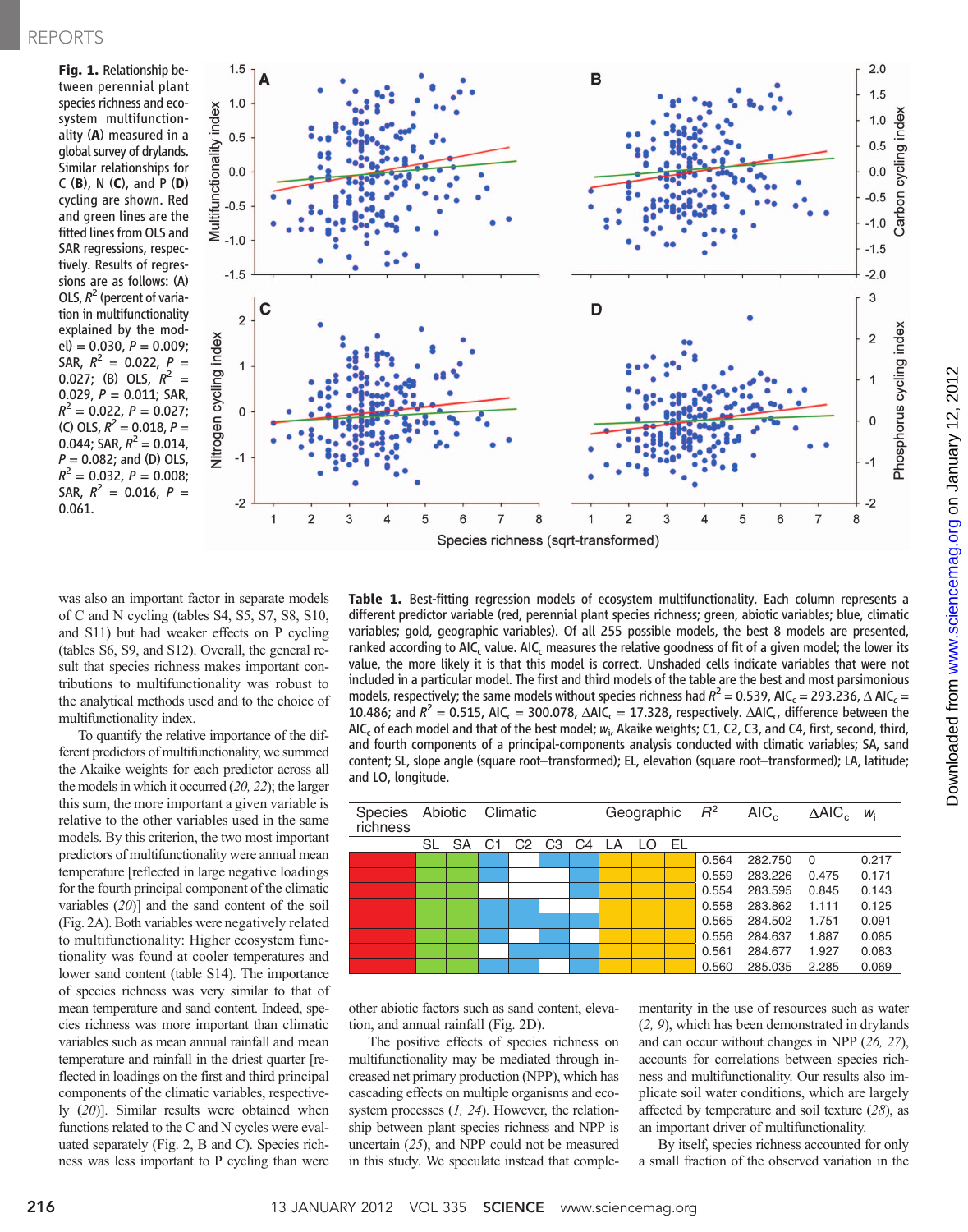



multifunctionality of drylands (Fig. 1). However, the best-fitting models accounted for over 55% of this variation and always included species richness (Table 1). The unexplained variation probably reflects factors not measured in our global survey, including the intensity of herbivory, historical patterns of land use, the presence of keystone and invasive species, and differences in components of biodiversity such as soil fauna, whose changes along environmental gradients do not necessarily track those of plant richness  $(28-30)$ .

Climate change models predict increases in average annual temperature in drylands of up to 4°C by the end of the 21st century (31). Our results suggest that such an increase will reduce the ability of dryland ecosystems to perform multiple functions related to C, N, and P cycling. Ongoing climate change is also likely to reduce local species richness (32) and to increase the extent of areas affected by desertification (16, 18), both of which will negatively affect ecosystem functioning. However, these outcomes are uncertain because of the complex interactions and contrasting effects of increases in temperature, which we found to reduce multifunctionality, and in atmospheric carbon dioxide concentrations, which can ameliorate water stress in dryland vegetation and potentially minimize biodiversity losses (33, 34). Because the quality and quantity of ecosystem services depend largely on ecosystem functions such as those measured in this

study (5, 9), increased plant species richness may enhance the services provided by dryland ecosystems. Our findings also suggest that such richness may be particularly important for maintaining ecosystem functions linked to C and N cycling, which sustain C sequestration and soil fertility (18, 28). Because land degradation is often accompanied by the loss of soil fertility (16, 18), plant species richness may also promote ecosystem resistance to desertification.

The consistent effects of species richness on multifunctionality over and above those of climate and of abiotic factors highlight the importance of plant biodiversity as a driver of multifunctionality in drylands. The positive relationship between species richness and multifunctionality found is consistent with experimental results obtained in temperate grasslands and in microbial, biological soil crust, and aquatic communities  $(8-12)$ . Collectively, these results suggest that the correlation between species richness and multifunctionality may be a general pattern in nature that reflects a cause-and-effect linkage.

### References and Notes

- 1. B. J. Cardinale et al., Am. J. Bot. 98, 572 (2011).
- 2. D. U. Hooper et al., Ecol. Monogr. 75, 3 (2005).
- 3. A. Hector et al., Science 286, 1123 (1999).
- 4. P. Flombaum, O. E. Sala, Proc. Natl. Acad. Sci. U.S.A. 105, 6087 (2008).
- 5. Millennium Ecosystem Assessment, Ecosystems and Human Well-Being: Biodiversity Synthesis (World Resources Institute, Washington, DC, 2005).
- 6. S. Naeem, D. E. Bunker, A. Hector, M. Loreau, C. Perrings, Eds., Biodiversity, Ecosystem Functioning and Human Wellbeing. An Ecological and Economic Perspective (Oxford Univ. Press, Oxford, 2009).
- 7. Z. Guo, L. Zhang, Y. Li, PLoS ONE 5, e13113 (2010).
- 8. E. S. Zavaleta, J. R. Pasari, K. B. Hulvey, G. D. Tilman,
- Proc. Natl. Acad. Sci. U.S.A. 107, 1443 (2010). 9. F. Isbell et al., Nature 477, 199 (2011).
- 
- 10. A. Hector, R. Bagchi, Nature 448, 188 (2007).
- 11. L. Gamfeldt, H. Hillebrand, P. R. Jonsson, Ecology 89, 1223 (2008).
- 12. F. T. Maestre, A. P. Castillo-Monroy, M. Bowker, R. Ochoa-Hueso, J. Ecol. 10.1111/j.1365-2745.2011.01918.x (2011).
- 13. F. T. Maestre et al., Philos. Trans. R. Soc. London Ser. B 365, 2057 (2010).
- 14. J. A. Godbold, M. Solan, Mar. Ecol. Prog. Ser. 396, 273 (2009).
- 15. D. A. Wardle, M. Jonsson, Front. Ecol. Environ 8, 10 (2010).
- 16. J. F. Reynolds et al., Science 316, 847 (2007).
- 17. R. P. White, J. Nackoney, Drylands, People, and Ecosystem Goods and Services: A Web-Based Geospatial Analysis (World Resources Institute, Washington, DC, 2003); www.wri.org/publication/content/8241.
- 18. Millennium Ecosystem Assessment, Ecosystems and Human Well-Being: Desertification Synthesis (World Resources Institute, Washington, DC, 2005).
- 19. A search on the Institute for Scientific Information's Web of Science (18 November 2011) using the keywords "species AND (diversity OR richness) AND (community OR ecosystem) AND (function OR functioning OR production OR productivity OR biomass OR predation OR decomposition OR herbivory)" yielded 14,136 documents, only 2.5% of which contained the word "arid."
- 20. Materials and methods are available as supporting material on Science Online.
- 21. F. T. Maestre, A. Escudero, Ecology 90, 1729 (2009).
- 22. K. P. Burnham, D. R. Anderson, Model Selection and Multimodel Inference: A Practical Information-Theoretic Approach (Springer, New York, ed. 2, 2002).
- 23. J. A. F. Diniz-Filho, T. F. L. V. B. Rangel, L. M. Bini, Glob. Ecol. Biogeogr. 17, 479 (2008).
- 24. R. M. Pringle, T. P. Young, D. I. Rubenstein, D. J. McCauley, Proc. Natl. Acad. Sci. U.S.A. 104, 193 (2007).
- 25. P. B. Adler et al., Science 333, 1750 (2011).
- 26. T. G. O'Connor, L. M. Haines, H. A. Snyman, J. Ecol. 89, 850 (2001).
- 27. D. U. Hooper, P. M. Vitousek, Ecol. Monogr. 68, 121 (1998).
- 28. W. G. Whitford, Ecology of Desert Systems (Academic Press, San Diego, CA, 2002).
- 29. T. Wu, E. Ayres, R. D. Bardgett, D. H. Wall, J. R. Garey, Proc. Natl. Acad. Sci. U.S.A. 108, 17720 (2011).
- 30. R. D. Evans, R. Rimer, L. Sperry, J. Belnap, Ecol. Appl. 11, 1301 (2001).
- 31. S. Solomon et al., Climate Change 2007: The Physical Science Basis. Contribution of Working Group I to the Fourth Assessment Report of the Intergovernmental Panel on Climate Change (Cambridge Univ. Press, Cambridge, 2007).
- 32. O. E. Sala et al., Science 287, 1770 (2000).
- 33. J. A. Morgan et al., Nature 476, 202 (2011).
- 34. F. I. Woodward, C. K. Kelly, Ecol. Lett. 11, 1229 (2008).

Acknowledgments: We thank all the technicians that assisted with field and laboratory work; T. Navarro and Z. Noumi for their help with plant species identification; and J. Bascompte, J. F. Reynolds, K. J. van Groenigen, W. van der Putten, and two anonymous reviewers for helpful comments. This research was funded by the European Research Council under the European Community's Seventh Framework Programme (FP7/2007-2013)/ERC Grant agreement 242658 (BIOCOM). The Ciencia y Tecnología para el Desarrollo program (CYTED) funded networking activities (EPES, Acción 407AC0323). The data used in the primary analyses are available in the supporting online material. The authors declare no competing financial interests.